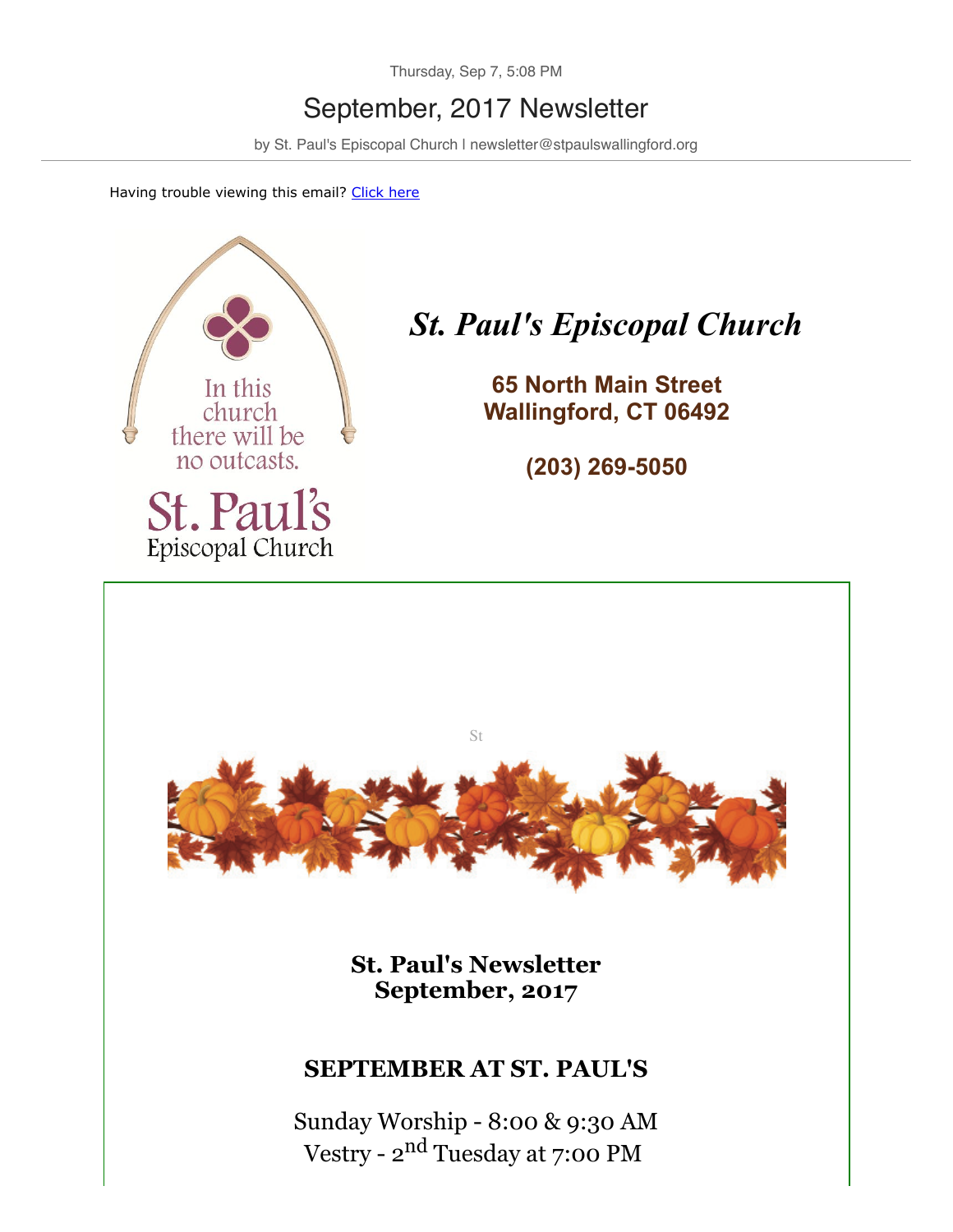Wednesday Eucharist returns on September 6th.

## *CHOIR & CHORISTERS*

*Choir rehearsals begin on September 7th from 7 - 9 pm Choristers begin on September 14th from 4 - 5 pm*

## *GARDENER'S MARKET*

*September 9 - 8:30 AM - Noon Doolittle Park*

#### *CHURCH OPEN FOR PRAYER & REFLECTION*

*Wednesdays and Fridays - 10:00 AM - 1:00 PM*

## *INGATHERING*

*September 10 - One Service at 9:30 AM with Potluck Picnic*

#### *BLESSING OF BACKPACKS & THANK YOU BRUNCH*

*September 17 - Church School starts promptly at 9:15 a.m. The students come into the 9:30 service for a special sermon and blessing of their backpacks -- with a gift to carry throughout the school year. Open to students and teachers alike. Invite friends! After the 9:30 service, stay for a Thank You Brunch, honoring our retiring parish secretary Deborah Page!*

#### *CELEBRATE OUR NICARAUGUA MISSION TRIP*

*September 24 - Church School starts promptly at 9:15 a.m.; Members of this summer's Nicaragua Mission Team offer the sermon at both services, with video, slides and personal testimony. Church School students will come into church for this lively presentation.*

# *DEADLINE FOR THE SEPTEMBER NEWSLETTER IS SUNDAY, SEPTEMBER 24*

Dear Companions in Christ,

It's been a busier than usual summer here, and I predict it will be an even better fall. One of the main reasons is that we've been fortunate to call Frances Chamberlain as our new Director of Christian Education & Formation - effective already! Although she was hired late in the summer, Frances has been working hard to make sure that all of our children and youth have a fun and spirit-filled year of learning.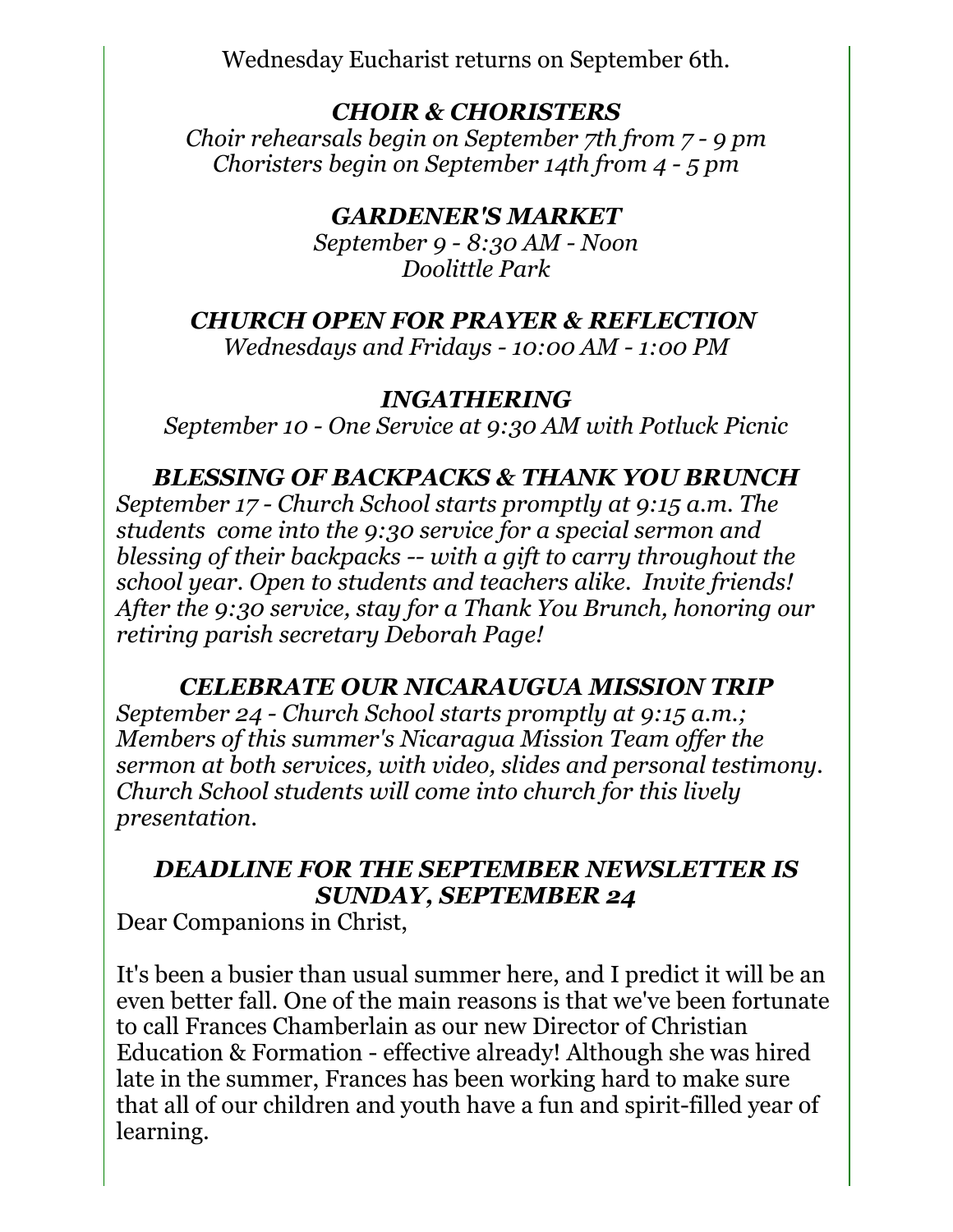I can't wait for you to meet Frances and hear some of her great ideas and plans. And I certainly hope you'll do everything in your power to support her in this role - from volunteering to teach or help out in classrooms, donate supplies as requested, ask our kids what they're learning in church school, and of course *pray for Frances and her ministry among us.* 

We should also recognize members of our Christian Education Search Advisory Committee: Ava Bibisi, Kristin Liu, Jane Smith, and Helen Stowe. These four were a joy to work with over a period of several months during which we refused to "settle" until God showed us just the right person for this position.

In addition to filling the Christian Education position, I've been blessed to work with Beth Kennedy and Robin Hunter to seek a new parish secretary/administrative assistant. Stay tuned for a big announcement about this very soon! We're also making progress on the Sunday nursery position.

Here's to a dynamic new program year! It all begins on: **Ingathering Sunday**,

**September 10 with a combined, single service at 9:30 a.m.** followed by a potluck picnic with live music, games and Church School registration. Please bring your favorite salad, side dish or dessert and be ready to visit with friends old and new!

Faithfully, Dee Anne+

# **Christian Education**

Hello! My name is Frances Chamberlain and I am the new Director of Christian Education and Formation for St. Paul's Episcopal Church. I am excited and proud to serve your church and God in this role! I moved to Wallingford over ten years ago after marrying my husband, Eric, and I became a stay-at-home parent when I had my kids, Eleanor and August. In my free time I enjoy hiking, crafting, baking, and leading my daughter's Girl Scout troop. I look forward to getting to know you and your families through our Christian fellowship!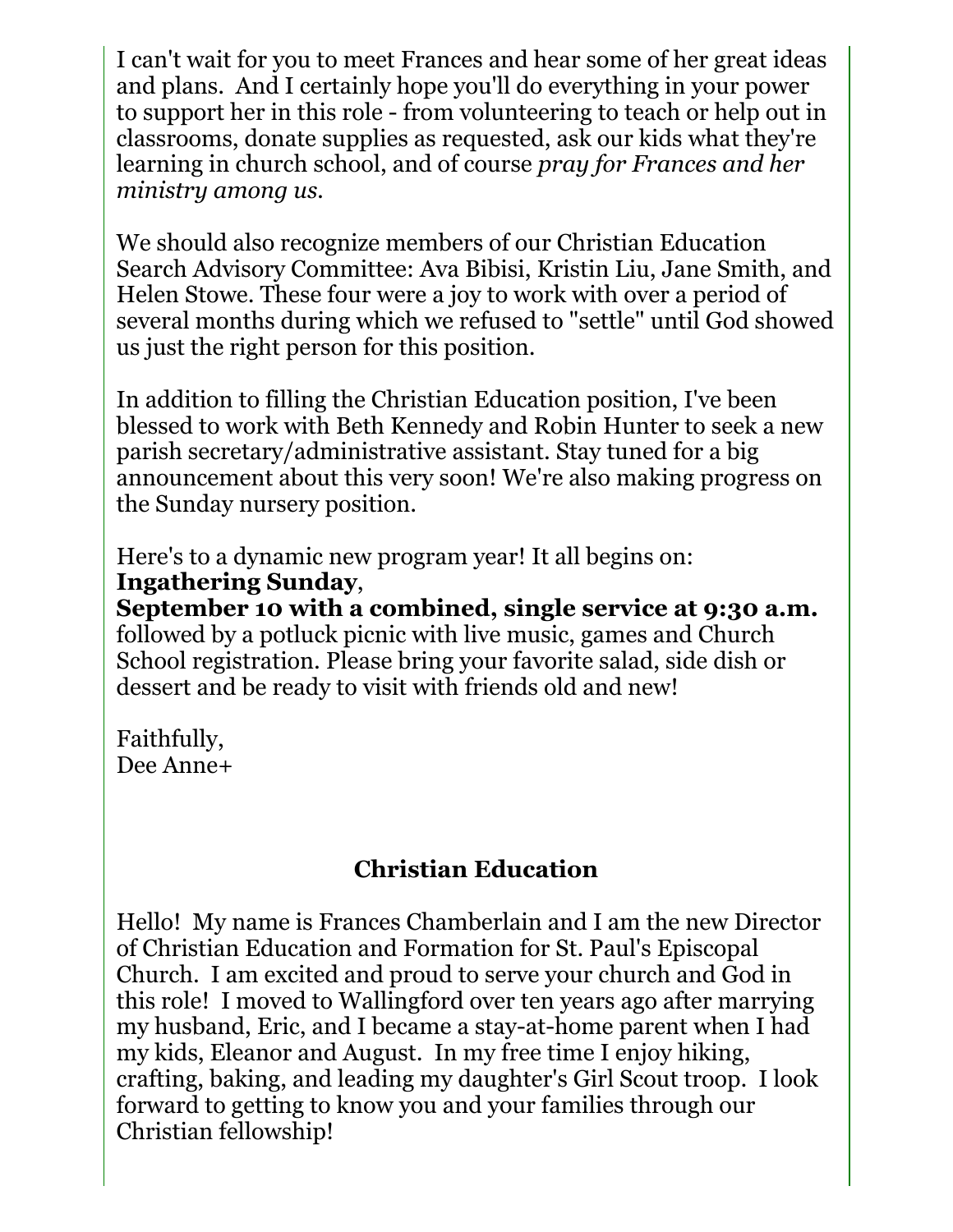# **Now is a great time to join the Choir or Choristers!**

Choir rehearsals begin on September 7th and are held on Thursdays from 7 - 9 pm. Choristers is open to any child in 1st grade or older. Rehearsals for the Choristers begin on September 14th and are held weekly from 4:00 - 5:00 pm. If you or someone you know is interested please contact our music director Jay Lindsay - musicdirector@stpaulswallingford.org. **Hope to see you there!**

## **Gardener's Market**

Saturday, September 9 at Doolittle Park. Volunteers are needed, any time between 8:30 AM - noon to hand out St. Paul's tote bags.

## **Ingathering: Sunday, September 10**

Save this date for a combined 9:30 service followed by a potluck parish picnic. In addition to music, games and other events. Lots of good reasons to be together supporting one another as we kick off a new year of love and service.

#### **Sacred Trust**

The next meeting of the Sacred Trust Committee will be Sunday, October 8, 2017 at 9:00 AM in the chapel. Any requests should be submitted to the Parish Office no later than September 24, 2017. Contact Carole Ireland at 203-988-7405 with any questions.

#### **Adult Forum**

**The Gospel of Mark -** The Gospel of Mark is the shortest of the four gospels and is generally considered to be the first written. This fall, the Adult Forum will read and discuss Mark, paying special attention to what it might have meant to be a follower of Jesus in the first century and considering what that could mean for followers of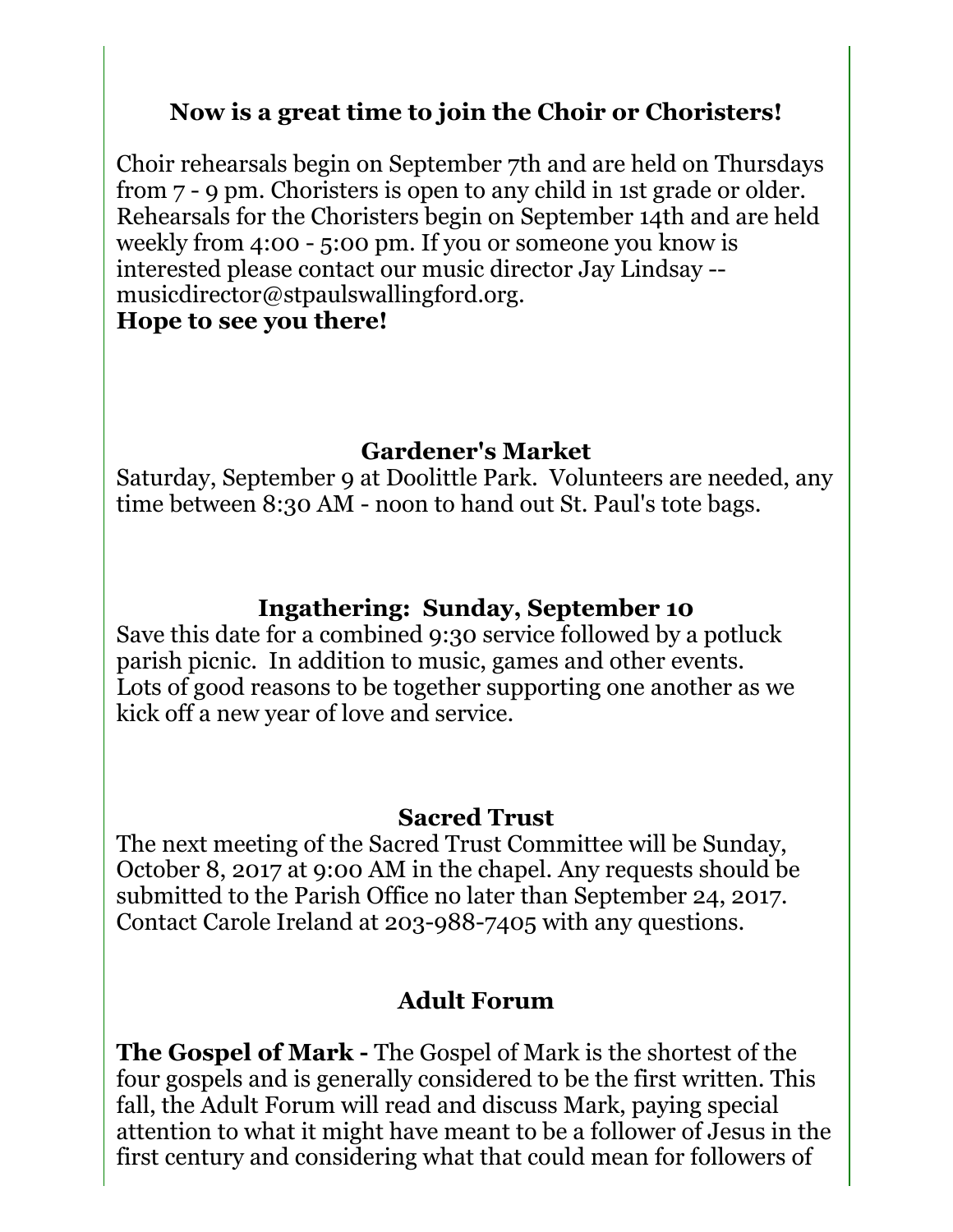Jesus today. The Adult Forum meets on Sunday mornings at 9:00 in Wilkinson Hall, and this session will begin on September 17. If you have any questions, please contact Amy Foster at afoster@choate.edu or 203-697-2758. All are welcome--drop by and check it out!

# **Celebrate Wallingford**

Saturday, October 7 and Sunday, October 8. St. Paul's will have a booth in front of the church. Volunteers are needed to hand out St. Paul's tote bags and informational flyers.

11:00 AM - 5:00 PM

# **Churches on Main Progressive Dinner**

Saturday, October 14 - 5:30 - 8:30 PM. More information coming!



# **School Supplies for IRIS**

Again this year, the Girls' Friendly Society is collecting school supplies for Integrated Refugee and Immigrant Services in New Haven. These supplies are needed throughout the year, as backpacks filled with basic supplies are given to newly arriving children to begin their schooling. There is a box set up near the front for your donations. Thank you to those who have already contributed. Supplies needed: crayons, glue sticks, pencils, pens, colored pencils, markers, highlighters, erasers, rulers and backpacks.

**The Sacrament of Holy Baptism** will be celebrated on the following Feast Days: All Saints (November 12, 2017), and Epiphany (January 7, 2018) . Preparation for this celebration of Christian initiation includes a formal application and participation of parents and godparents in our Baptism Workshop and Rehearsal. Please direct any inquiries to the Rector at 203-269-5050 or rector@stpaulswallingford.org.

> **Church Open for Prayer & Reflection Wednesdays and Fridays - 10 AM-1 PM**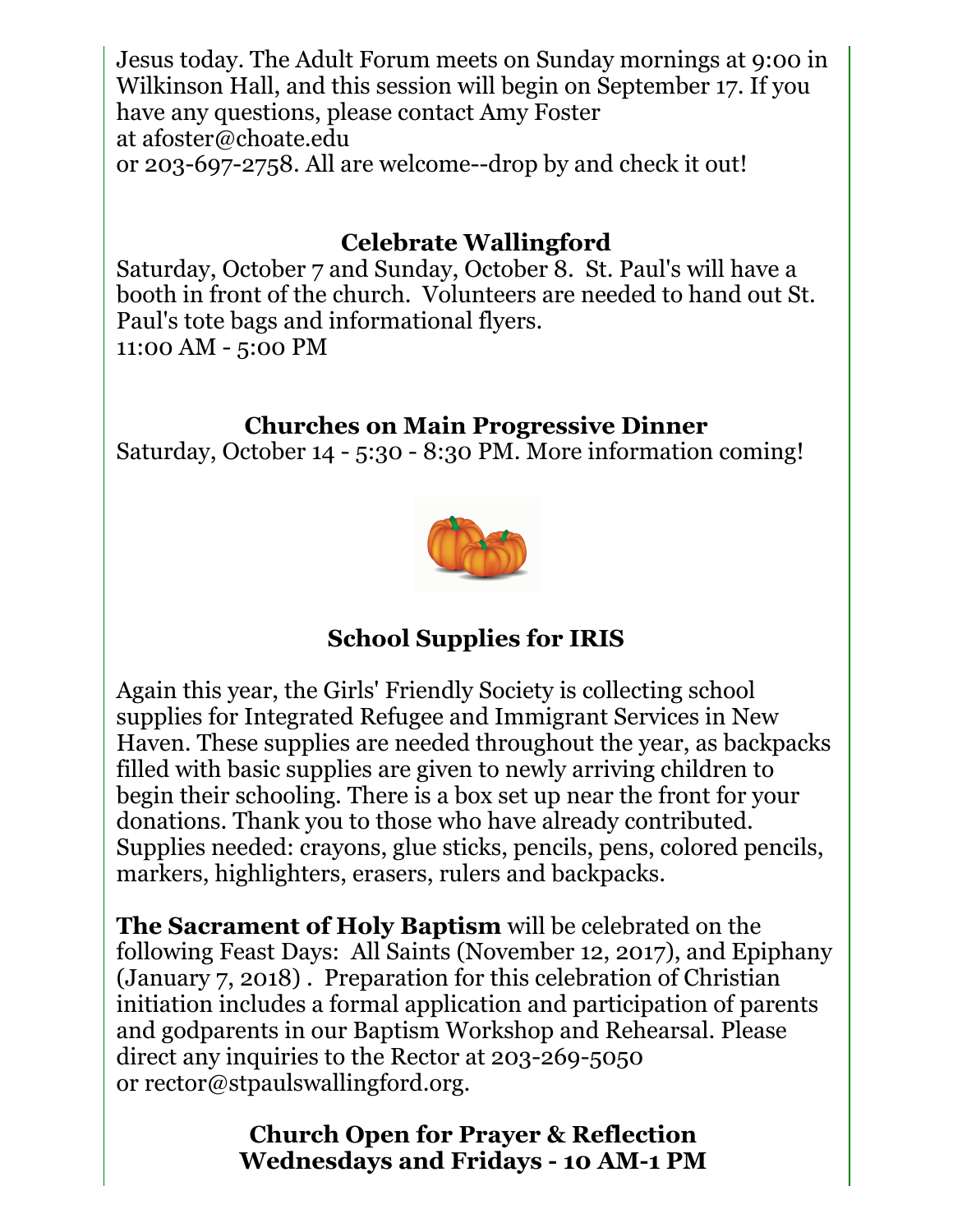ALL are welcome to come and stay for as little or as much of the time as needed.

**Readers - Ushers - Crucifers - Acolytes - Chalice Bearers!** Please check your schedules for services and times you are serving. If you are unable to fulfill your obligation, please obtain a substitute for yourself! If you would also inform the parish office of any changes it would be greatly appreciated! Thank you.

#### **Thrift Shop News**

Thank you to all who have stepped up to help out with the Thrift Shop this year. It has made a big difference, and sales are booming! We still have some openings for "sales associates." Please consider volunteering for a 3 hour shift. ALSO - we are in DESPERATE need of help on Monday mornings between the hours of 8 and 11 am to sort and price incoming merchandise. Additional hands for an hour or two would be perfect! Contact Jane Smith for more information or better yet, to volunteer! (203) 265-4846 or jbunth@sbcglobal.net

#### **ECW Quiet Day: Living Faith**

On Saturday, September 9, 2017, St. Andrew's Episcopal Church in Meriden will be holding a "Quiet Day", led by The Rev. Ellen Adams, from 8:30 AM to 12:00 Noon. If you would like to attend, please make reservations by phone or email to: Valzie Peterkin (203) 877- 4701; Valziep@gmail.com or Betty Silva (203) 623-3434; betty.silva@att.net. St. Andrew's is located at 20 Catlin Street in Meriden. From I-691 toward Waterbury/Meriden, Exit 7, take ramp right toward Downtown Meriden. Bear left onto State Street Ext road name changes to State Street. Turn left onto Mill Street. Turn right onto Pratt Street and left onto Catlin Street.

# **New Church Directory coming soon!**

We are in the process of putting together a directory for our parish. This new directory will be available, online, through a mobile app or in printed form! You will be able to upload your own pictures or let us take a picture of you and we can add it right to the directory! Look for more announcements at church in the very near future. If anyone has any questions please don't hesitate to call me at 203- 265-3833 or email me at ralph.nardi@gmail.com.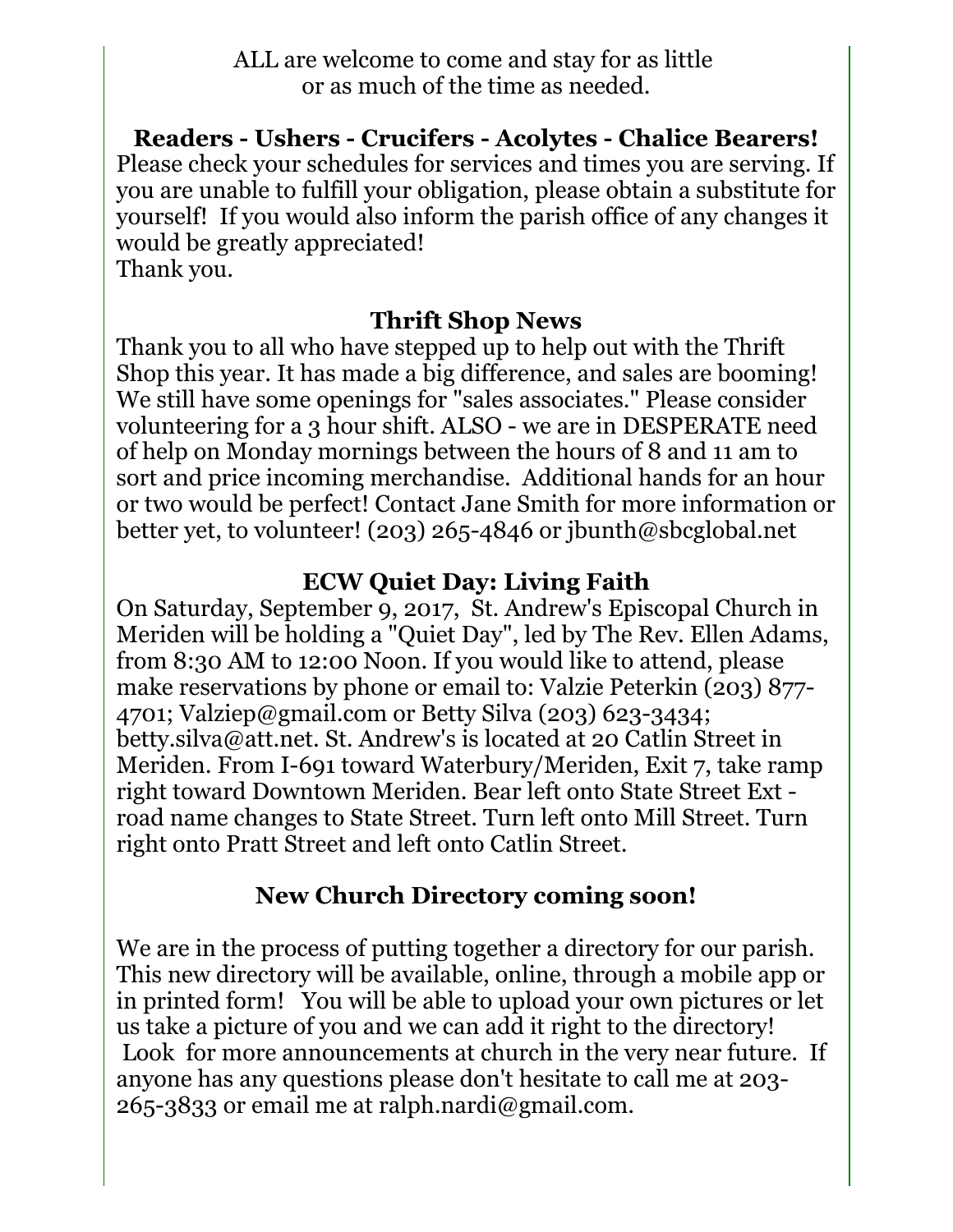The parish office is open Tuesday - Friday 9:00 AM - 3:00 PM. The telephone number is (203) 269-5050. E-mail - stpaulsepiscopal@snet.net Fax - (203) 269-3813 Web Site - www.stpaulswallingford.org If we are not in the office, please leave a message.

#### *VESTRY*

Rector, the Rev. Dee Anne Dodd rector@stpaulswallingford.org 203-269-5050

Senior Warden, Chuck Maynard cblmaynard@att.net 203-269-6323

Junior Warden, Gene Gervais rggervais50@gmail.com 203-265-4658

Clerk, Kathy Schave curkat01@sbcglobal.net 203-949-1638

Treasurer, Ted Hartsoe thartsoe@choate.edu 203-269-6789

Linda Daley lldaley0426@hotmail.com 203-915-8529

Beth Kennedy beth.kennedy@heart.org 203-506-0797

Susan Bravo susan.bravo@sbcglobal.net 203-265-1392

Stephanie Crump kcsteph@gmail.com 203-641-2420